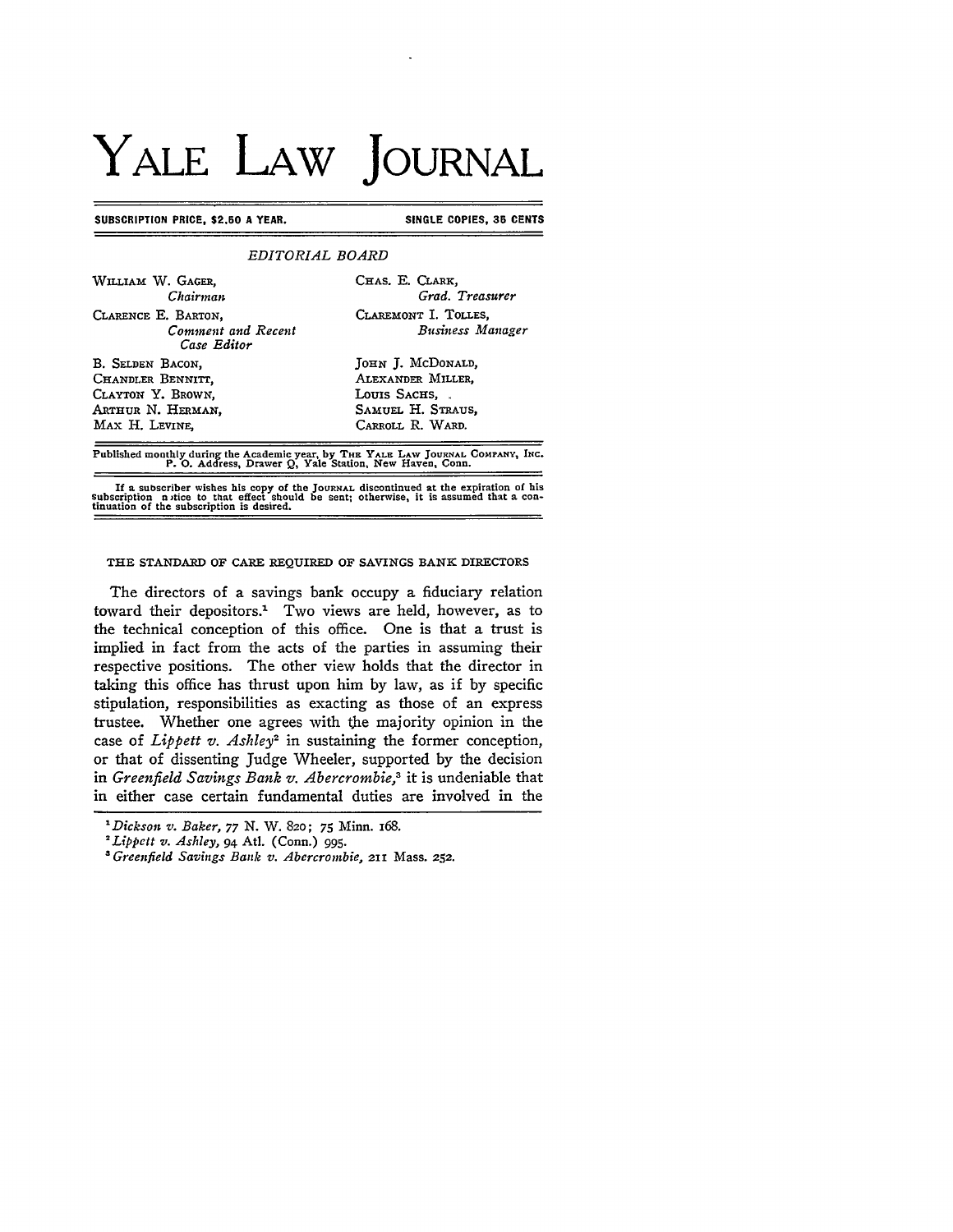office. In caring for and investing funds of the depositors he is bound to exercise at least that degree of diligence and good faith which should govern the conduct of agents generally; $*$  he may be sued by depositor or assignee for misappropriation of funds,<sup>5</sup> and will be held personally liable for wilfully coöperating with other directors in declaring dividends where there are no surplus profits.<sup>6</sup>

As to the question of negligence and a director's liability therefor, the judges in the principal case did not agree. The lower court held that a failure of the directors to require a trial balance, by which the embezzlement might readily have been discovered, did not constitute negligence. The majority of the Supreme Court of Errors reversed this decision, holding that due performance of the duty of reasonable care involved at least a compliance with the statutes of the State, the by-laws of the corporation, and the usages of the business. Accordingly, it decided that the omission of an ordinary precaution, such as this trial balance, is *prima facie* evidence of a want of reasonable care. *Williams v. McKay7* goes even further in holding the directors liable for money secretly withdrawn by others and covered by false entries, in spite of their having examined the books.

The dissenting opinion holds that bank directors acting *bona fide* need use only ordinary care and are liable to stockholders only for gross neglect. Such is the explicit rule of *Jones v. Johnson.8* Though this distinction, like all involving degrees of negligence, is unsatisfactory, it furnishes a real point of difference, as may be seen in the decisions which tend to follow the latter view. The case of *Wallace v. Lincoln Savings Bank'* asserts that this ordinary diligence required of bank directors is that exercised by prudent men about their own affairs. In fact, the English case of *Turquand v. Marshall*<sup>10</sup> authorizes the holding that directors, however indiscreet, are not personally liable for their official acts so long as not fraudulent.

*<sup>&#</sup>x27;Greenfield Savings Bank v. Simons,* **133** Mass. **415.**

*<sup>&#</sup>x27;Rice v. Howard,* **136** Cal. 432; *69* P. *77.*

*<sup>&#</sup>x27;Van Dyck v. McQuade, 57* How. Prac. 62; 45 *N.* Y. Super. Ct. 62o; *N. H. Trust Co. v. Doherty, 75* Conn. **555.**

*<sup>&#</sup>x27; Williams v. McKay, 46 N.* **J. E. 25;** 18 AtI. 824.

**<sup>S</sup>***ones v. Johnson, 86 Ky.* **530;** *Brinkerhof v. Bostwick, 88 N.* Y. **52.**

*<sup>&#</sup>x27;Wallace v. Lincoln Savings Bank, 89* Tenn. 63o.

*<sup>&</sup>quot; Turquaiid v. Marshall,* L. R. 4 Ch. **386.** *Overend and G. Co. v. Gibb,* L. R. **5** H. L. 494.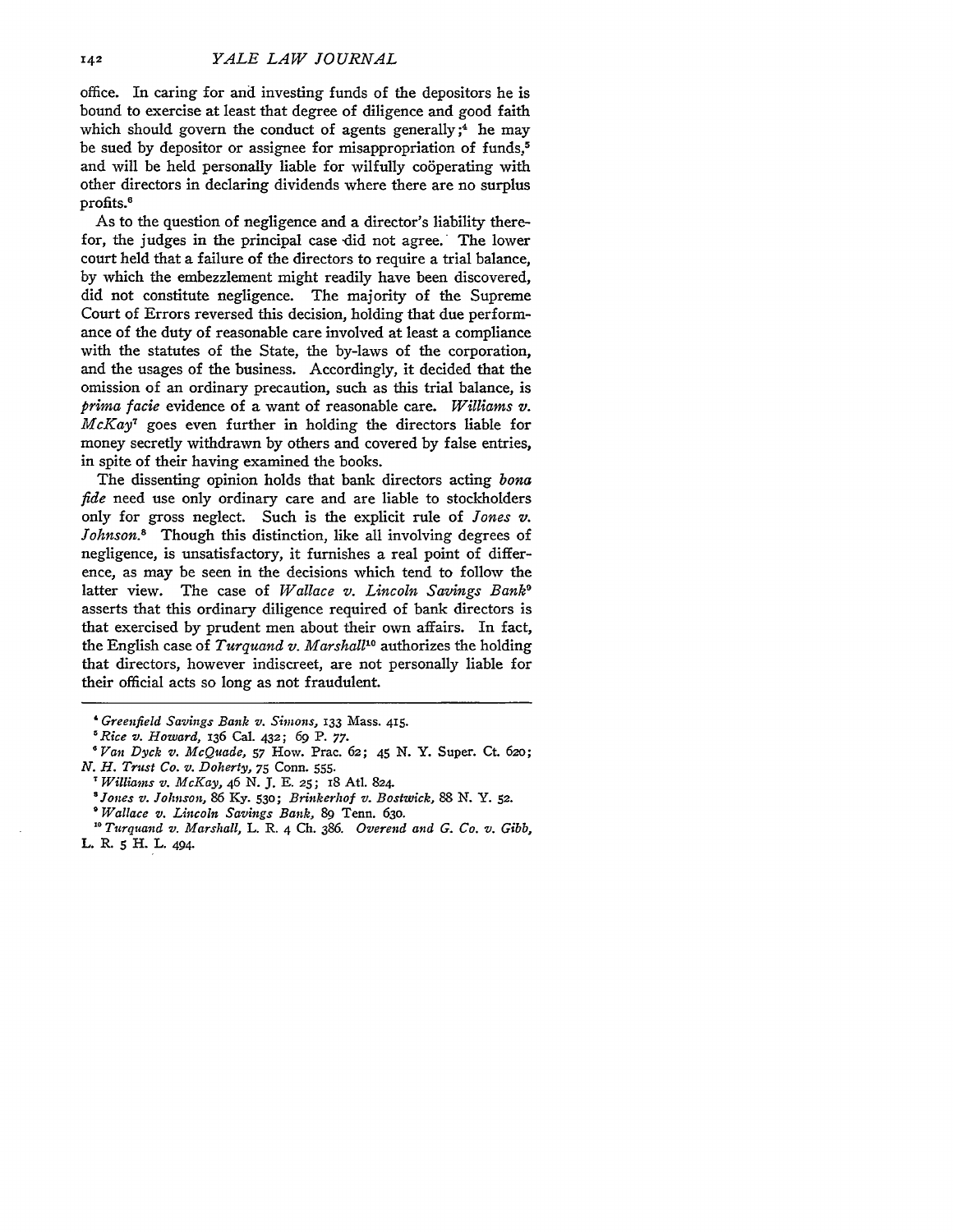*COMMENTS*

The rule that the standard of care required of bank directors is that which a reasonably prudent man would exercise under similar circumstances has much to recommend it. First, it is the rule in other cases involving negligence. Secondly, it gives the jury a proper reminder of the relation of circumstances to the degree of prudence required. Finally, any other rule would necessarily be misleading. For instance, "that care exercised by a reasonably prudent man in the conduct of his own business" would imply to a jury that they should judge the liability of bank directors by a standard which is arbitrary and inflexible. It seems to take no account of the self-evident truth that different kinds of business vary in the degree of care required to constitute reasonable prudence on the part of those conducting them.

On the other hand this very arbitrary standard has a distinct advantage in that it gives the jury a definite starting point. To say that the standard of care required of a bank director is that of a reasonably prudent bank director leads us nowhere. It begs the whole question at issue. But a start from the degree of care exercised by a reasonably prudent man in the conduct of his own business is a start from a comparatively settled point and takes at least a step toward defining his duty. Note that this does not require him to take the same concrete precautions as a bank manager that he would, e. *g.,* in his private coal business. But it does clearly require him to have the interests of his directorship as much at heart as if it were his own concern, and thus exercise the same degree of care along bankers' lines that he does as an individual in his own affairs.

> C. B. S. B.

## DELIVERY **OF A CHECK AS A** GIFT FOLLOWED BY **THE DEATH** OF **DONOR BEFORE PRESENTMENT AT THE BANK**

Decedent, intending to make a gift, drew his check for twenty thousand dollars to the order of his daughter and delivered it to her. She delivered it to her bank, which collected it, after her father's death, from the trust company on which it was drawn, and paid the proceeds to her. The court held that by delivery of the check the daughter became the testator's agent to withdraw the amount called for by the check and that her authority was revoked by his death and consequently she must restore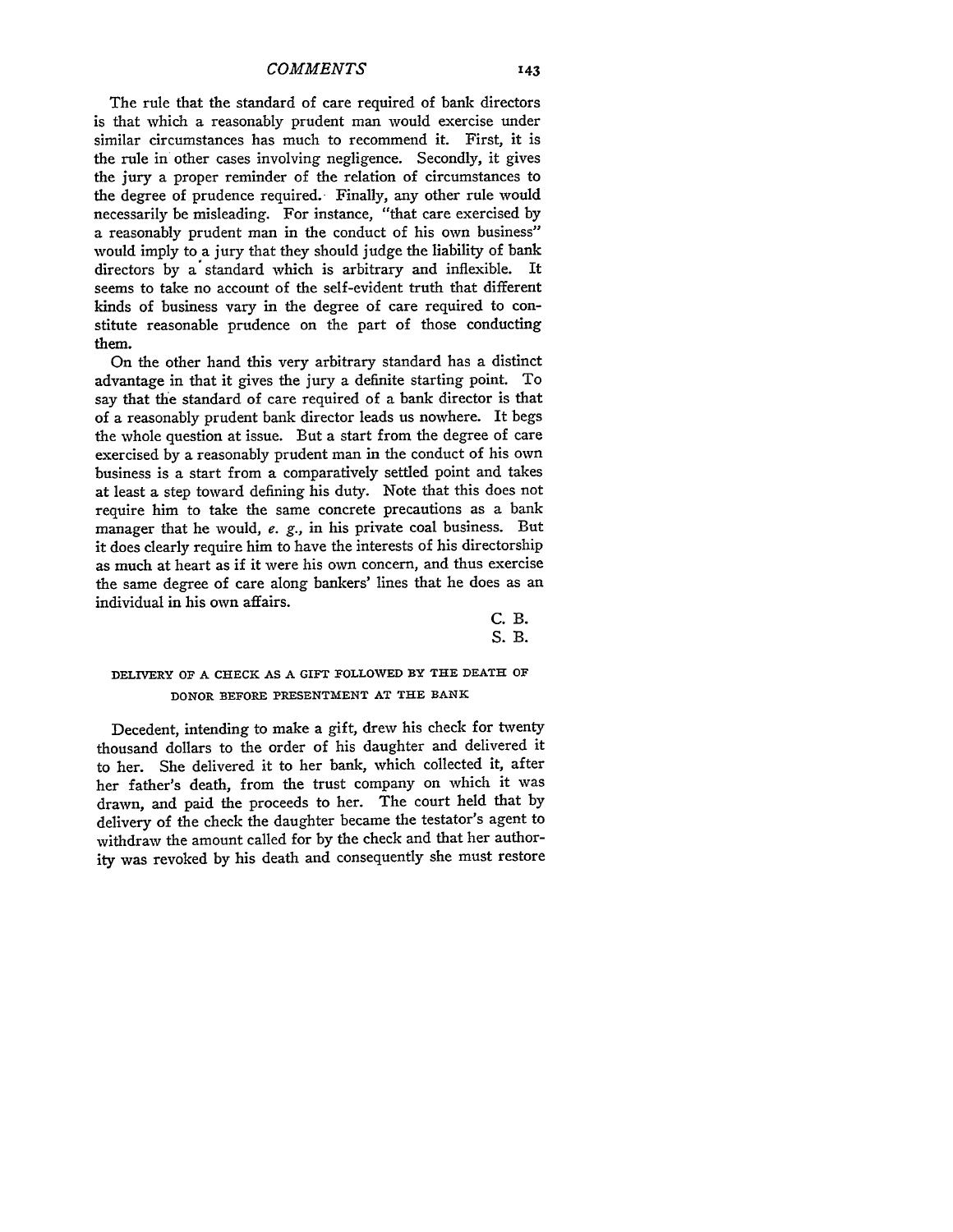the amount thereof to the estate.' As it seems unjust to deprive the daughter of what her father intended to give her, it becomes important to ascertain whether the decision in this case is well grounded in principle.

While it is generally true that equity will not aid a volunteer, this doctrine applies only when the volunteer is invoking the court's aid as *against the donor* or one holding for value. This is illustrated in the case of *McMechan v. Warburton,2* where *after the death of the donor,* equity rectified a voluntary deed so as to make it include certain property that the donor intended to give to the donee and which the donor up to her death supposed to have been transferred by the deed. And so here, the father supposed that the delivery of the check would fully carry out his intention of making his daughter the recipient of this money and no change of intention was indicated prior to his death. Is not the daughter in a stronger position than the donee in *McMechan v. Warburton?* For the daughter had received the money from the bank, thus getting legal title. The estate, in seeking to recover this, does so on the theory that she has money to which it is *ex aequo et bono* entitled. But inasmuch as she has an equitable claim in addition to legal title, she should be allowed to retain it.

Apparently this view was not presented, for the court decided against the daughter on the ground that the death of the drawer revokes the agency of the payee. It is submitted that this view of a check is erroneous. The payee, in withdrawing money by means of the check, acts entirely for himself and not for another. There is no agreement requiring the payee *t6* do anything for the drawer. The check does amount to an authorization to the bank to pay out the sum indicated and thereby extinguish its indebtedness to the depositor *pro tanto.* Death revokes this authority and the payment made in this case after the father's death was unauthorized. Notwithstanding this, the bank, not knowing of the death, is protected on the ground of practical convenience, because it is impossible for the bank to ascertain whenever a check is presented to it whether the drawer is still alive.3 So that if the giving of the check in this case was only an authority to the bank, though the bank would be protected, the estate would be entitled to the money received by the donee as money paid under mistake of fact by the agent of the drawer.

*<sup>.</sup>In re Mead, 154* **N.** Y. **S.** 667.

<sup>1</sup>L. R. Ireland, i **Ch.** Div. 435.

*<sup>&#</sup>x27;Glennan v. Rochester Trust Co.,* **2o9 N.** Y. *12.*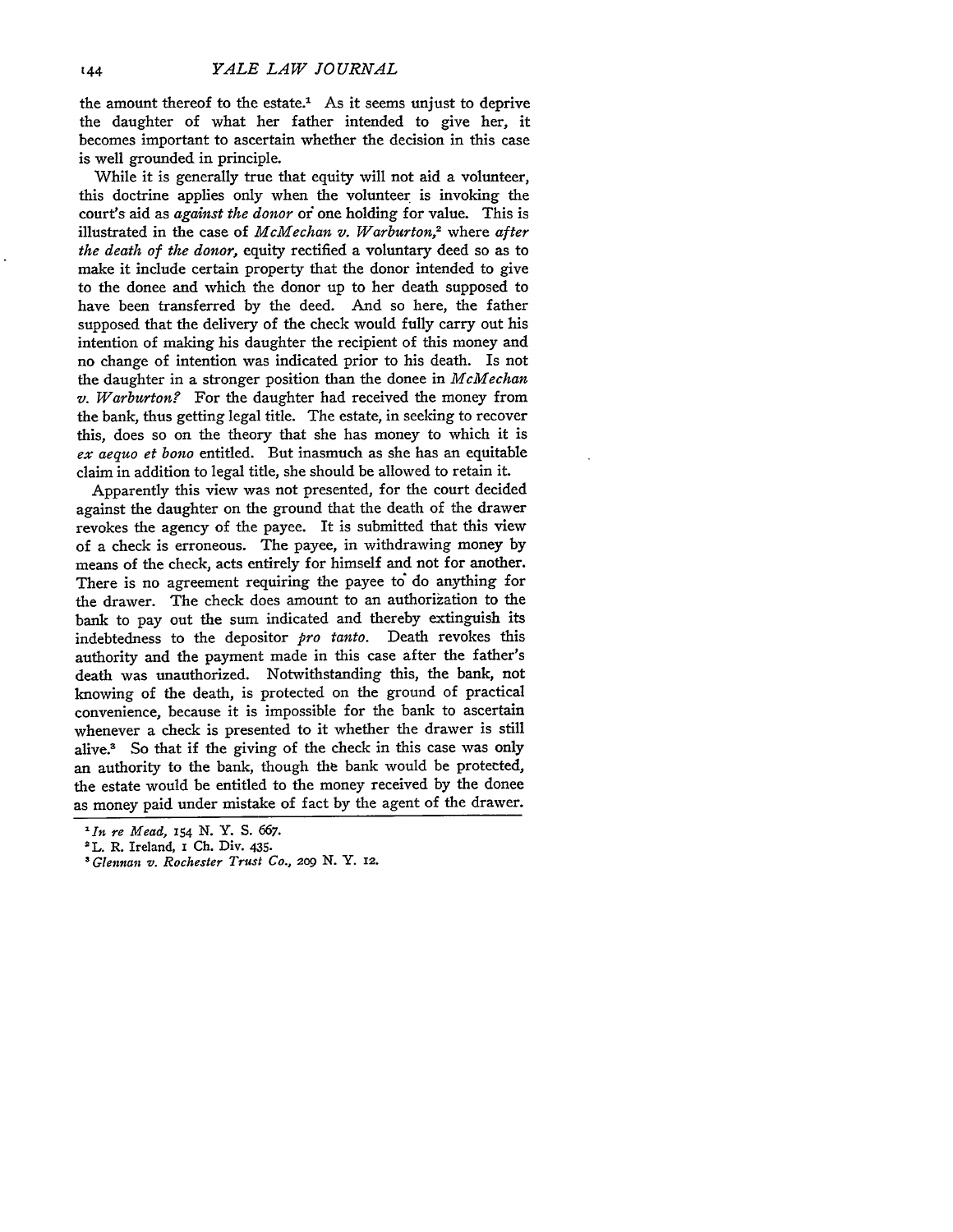We are now confronted by the problem as to whether the giving of a check may constitute more than a mere authority to the bank to pay. A deposit of money in the bank creates a debt against the bank. Has the depositor power to divest himself gratuitously of a part of this claim in favor of a third party? He can of course cash his own check and make a gift of the money, or the bank may pay it pursuant to his authority. But are these the only methods by which he can give away part of his interest in the claim due from the bank? Can it not be done by the delivery of a check?

At early common law a chose in action could not be assigned, even for value. Later, courts of law permitted the assignee to sue in the assignor's name. In Coke's time an assignment of a chose in action was deemed valid only when made to a creditor and providing an express power of attorney was given. But later a power of attorney was implied in favor of the assignee even in the case of a donee. $4$  So that now a gift may be made by mere delivery of the instrument without a witness; as for example a bond,<sup> $5$ </sup> a life insurance policy, $6$  a promissory note of a third person,<sup>7</sup> shares of stocks,<sup>8</sup> and savings bank deposits.<sup>9</sup> And a gift of a claim not evidenced by a writing may also be made by means of a sealed instrument.<sup>10</sup>

The power to give being now as clearly recognized as an incident to the enjoyment of property rights as is the power to sell, there can be no sound reason for holding that a man cannot make an irrevocable gift of a part of a claim against a bank which will be valid as between the donor and donee. But how shall the gift be made? The intention to give is alone inoperative to create a gift. A delivery must be made so as to constitute a present transfer of the thing to be given. But the delivery of a chose in action is necessarily different from the delivery of a corporeal thing, where the res may be physically transferred. In all cases the delivery must be as complete and perfect as the nature of the property will permit. The check drawn by the donor is evidence created by him of the bank's liability. This is a means

*\*Elam v. Keene,* 4 Leigh (Va.) 333.

- 'Camp's Appeal, 36 Conn. **88.**
- *"Matson v. Abbey,* **141** *N.* Y. i79.

<sup>&</sup>quot;Kenneson's Cases on the Law of Trusts, p. **71** (note).

*<sup>&#</sup>x27;Traveler's Ins. Co. v. Grant's Adm.,* 54 **N. J. Eq.** 208.

*Wing v. Merchant, 57* Me. 383.

*<sup>&#</sup>x27;First Nat. Bank of Richmond v. Holland, 99* Va. 495.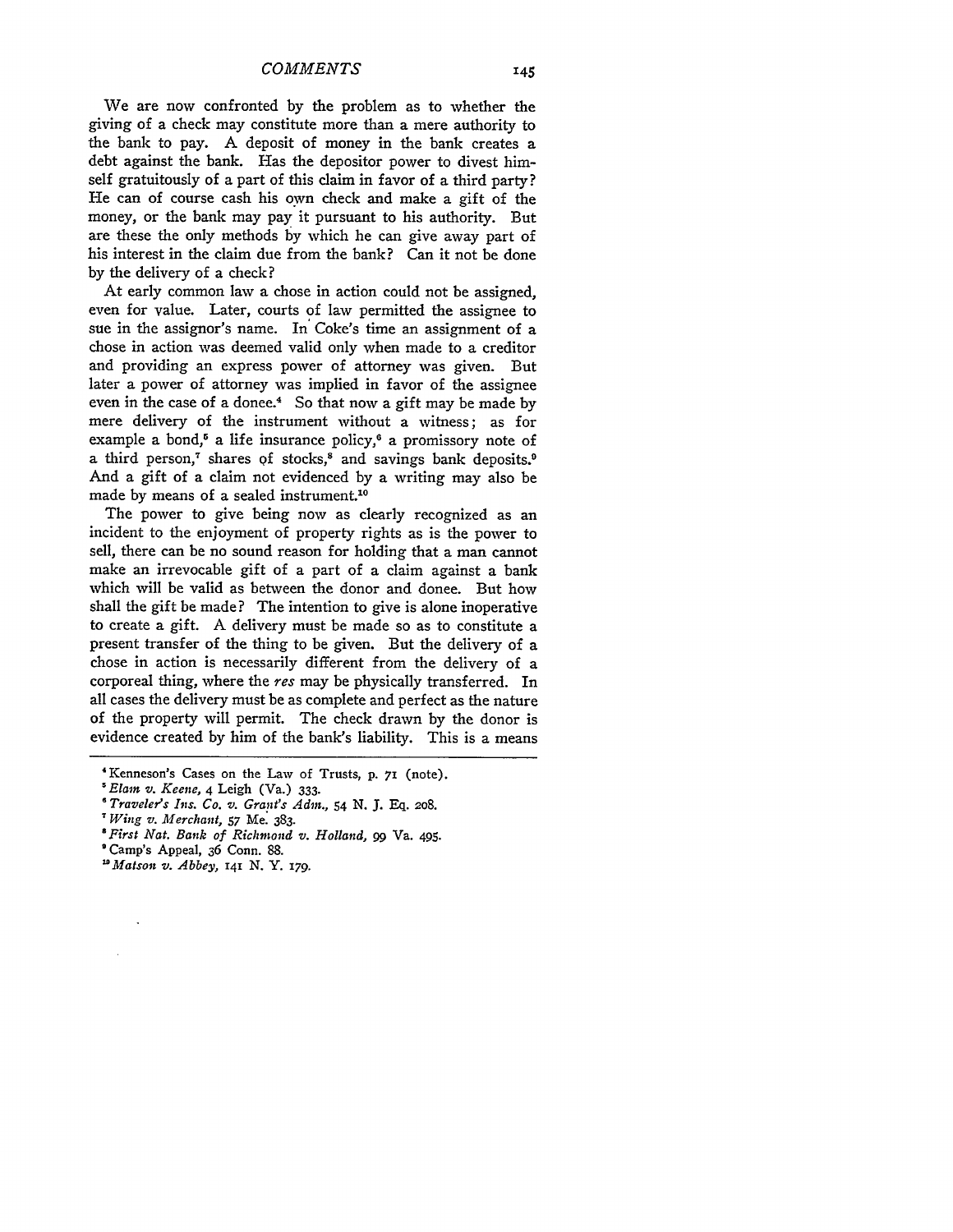**by** which the donee may obtain possession of the ultimate object intended for him,<sup>11</sup> and a physical tradition of the check is the best delivery of which the property represented **by** it is capable.

It is true that in the cases above enumerated, an action at law is permitted in the assignor's name. The payee of a check not being able to sue the bank which refuses to pay, the inference is drawn that this is due to the fact that a check cannot constitute an assignment. But this conclusion does not necessarily follow. A check is ordinarily drawn for part of the claim, so that if an assignment at all were possible, it would be a partial assignment. In the case of a partial assignment, the assignee would have no claim in a court of law because a debtor owing one debt should be subject to only one action therefor and cannot without his consent be subjected to the splitting up of that indebtedness so as to be liable to several actions. Is not the situation of the bank here analogous to the case where, as part of the contract between the creditor and debtor, it is stipulated that the creditor shall not have the power to assign? There the assignee has no rights as against the debtor but the assignment is not void to all intents and purposes, for equity holds the assignor to be a constructive trustee of the claim in favor of the assignee.<sup>12</sup> So that the immunity of the bank from suit **by** the payee does not preclude the possibility of a good assignment as between assignor and assignee.

But it may be said that the giving of a check has not deprived the donor of dominion over the money in the bank, for he could immediately countermand payment and so the gift is incomplete. This may be answered **by** saying that control over the claim to the exclusion of the donor is not necessary. For example, where a deed of gift of a promissory note of a third party was delivered to the donee, the latter could recover from the estate of the donor, which had collected the note.<sup>18</sup> Similarly where a rule of a bank requires withdrawal **by** the depositor or upon his order, a delivery of a bank book without any writing is a good gift as between the parties.<sup>14</sup>

*<sup>11</sup> Marsh v. Fuller,* **18 N.** H. 36o (key to chest constituted good delivery of contents on the theory that it gave the means to obtain property). 124 Yale Law Journal 59o; *Devlin v. Mayor,* 63 **N.** Y. 8, *17; Staples v.*

*Somerville,* 176 Mass. **237;** *Mueller v. N. W. Univ.,* **195** Ill. **236.**

*<sup>&</sup>quot; Walker v. Crews, 73* Ala. **412.**

*<sup>&</sup>quot;Hall v. Stevenson,* 63 Me. 364.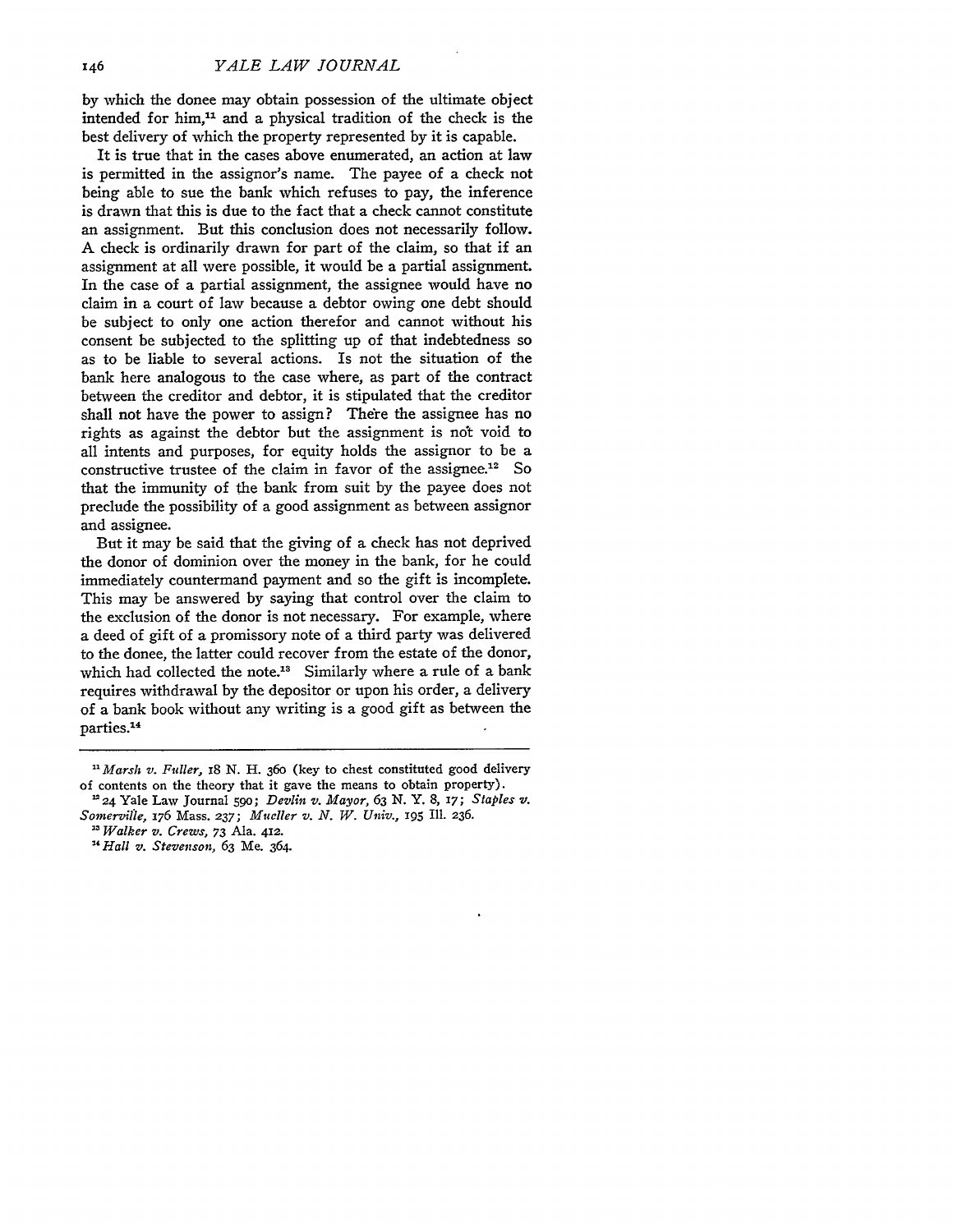*COMMENTS*

If the father declared himself a trustee of part of his claim against the bank in favor of his daughter, equity would enforce the trust, and it is worthy of notice that this method has the net force and effect of a gift. What magic, however, is there in this declaration of trust that gives the beneficiary a better right than in the case where there is an unequivocal intention of making a gift and, pursuant to that intention, a check is executed and delivered with the purpose of passing a present interest, just as if so much money was actually delivered? The moment it is conceded that a present interest can be transferred by the delivery of a check, the death of the donor can have no more effect on this gift than in the case of the declaration of trust.<sup>15</sup>

#### M. H. L.

## **ARE SECONDARY CONTRACTUAL OBLIGATIONS GOVERNED BY THE LAW OF THE CONTRACT?**

A contract was made in Mexico for the shipment of goods thence to New York. By the Mexican law rights of action under such contracts are extinguished six months after completion of the carriage. Action was brought in New York after the lapse of- such period. *Held,* that the New York law, and not that of Mexico, governed as to the survival of the right of action.'

Such a limitation is universally held to destroy the right, and not merely, as a matter of procedure, to bar the remedy.2 The law of the forum, as such, has therefore no application to the case. By the decisive weight of authority, a contract of carriage contemplating performance in more than one jurisdiction, is governed, as to its primary obligatioh, by the law of the place of making.3 The principal case must therefore be taken as deciding that secondary contractural obligations are governed by the law of the place of breach as such, and not by the "proper law of the contract."

If the "law of the contract" be taken in the sense of the law creating the primary obligations, it is impossible to conceive how

*<sup>&</sup>quot;hMay v. Jones,* **87** Iowa **188.**

*<sup>&#</sup>x27;N. Y. & Cuba Mail S. S. Co. v. Maldonado & Co.,* **225** Fed., **353.** Rogers, J. *dissenting.*

*<sup>&#</sup>x27;Neganbauer v. Ry., 92* Minn. 184; *Baker v. Stonebraker's Adm'r.,* 36 Mo. 338.

*<sup>&#</sup>x27;Liverpool Steam Co. v. Phoenix Ins. Co.,* 129 **U. S. 397;** *Brockway v. Ans. Express Co.,* **171** Mass. **i58.** *Contra, Barter v. Wheeler, 49* **N.** H. **9.**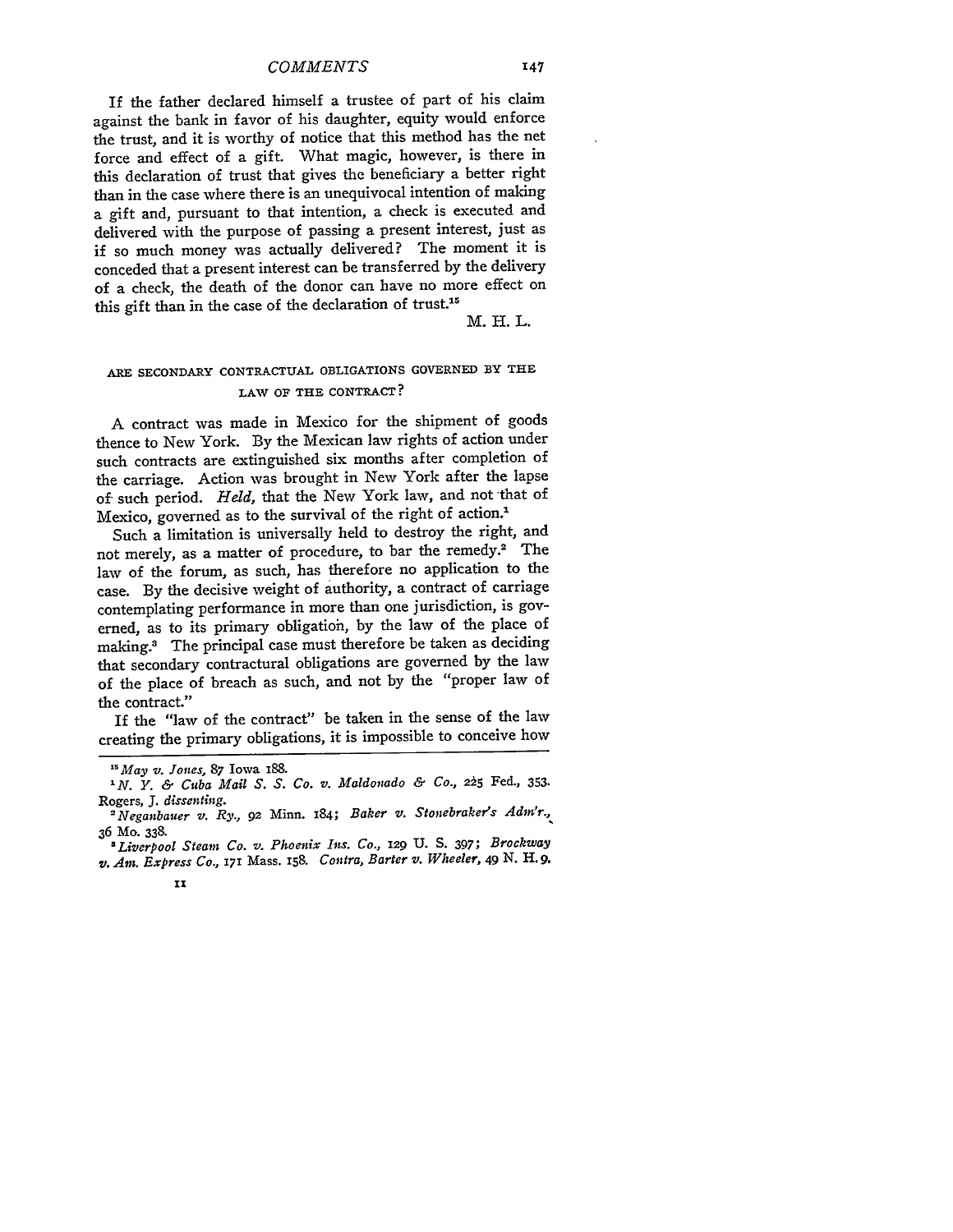that law can give legal effect to the acts of the parties without simultaneously creating the secondary legal relation. Without the latter no contract is formed, for without them the so-called primary obligation would be undistinguishable from purely moral duties. Both classes of obligations, therefore, clearly originate from the same law.4

By what law, then, should the secondary obligation be construed? In the absence of an actual or presumed intention of the parties to the contrary, no other law than that which creates the duties, primary and secondary, can be held to determine of what they consist. Given, however, a presumed intention of the parties in favor of either the law of the place of making or the law of the place of performance as decisive of the primary incidents of a contract, the same presumption ought in reason to be extended to the secondary obligation. A very real presumption supports the proposition that no party would intend the two classes of obligations to be governed by different laws.<sup>5</sup> Parties seldom have in mind the distinction between the primary and secondary rights and duties. Moreover, sound business considerations favor a uniformity of rule, as minimizing the field of possible misunderstanding and litigation. In addition, grave practical difficulties would ensue from a contrary treatment. Many contracts, consisting of negative undertakings not localized, admit of no predetermination of the place of breach, and consequently, under the view here criticized, of the nature of the secondary obligation. Still others, consisting of affirmative undertakings not localized, would admit of no localization of the breach even after occurrence.

We must conclude that the secondary obligation of a contract should be governed either by the *lex loci contractus* or by the *lex loci solutionis,* according as the former or the latter governs the primary obligation.

Several direct decisions support these contentions.<sup>6</sup> In numerous other cases where the law of the contract in fact coincided with the law of the place of breach the same rule of decision was

<sup>&</sup>quot;See *Pritchard v. Norton, lo2* **U.** S. 124, i29; *Atwood v. Walker, 179* Mass. 514, 518-9.

For a recognition of this presumption see cases cited in re 2 *supra.*

*<sup>&</sup>quot;Davis v. Mills, 194* U. S. 451, 454 (survival of right of action gov- erned by law of place of making); *Ry. Co. v. Gebhard, lO9* **U.** S. **<sup>527</sup>** (discharge); *Morgan v. Ry. Co.* 2 Woods (Circuit) 244 (right to rescind).